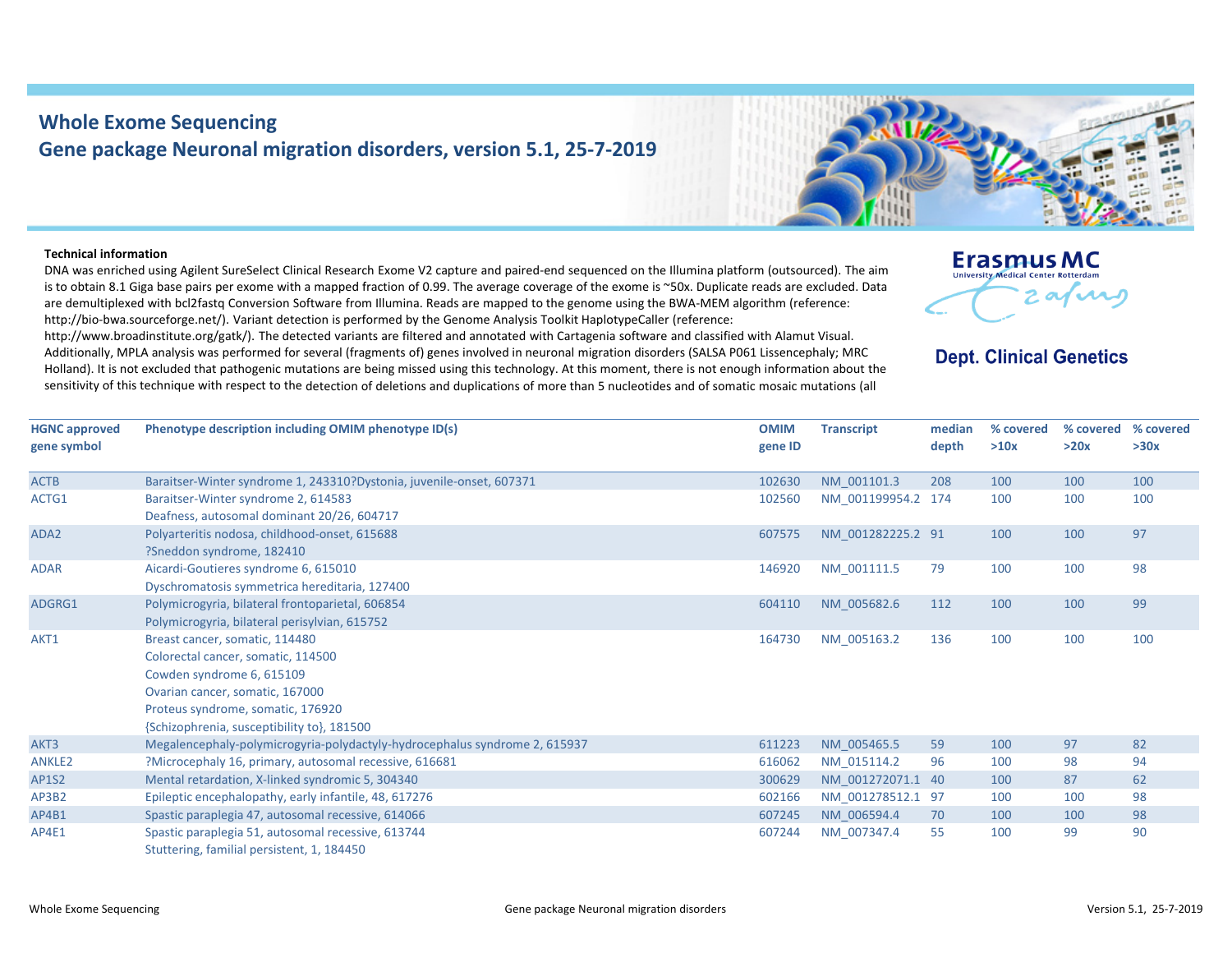| <b>HGNC approved</b> | Phenotype description including OMIM phenotype ID(s)                                                    | <b>OMIM</b> | <b>Transcript</b> | median | % covered | % covered % covered |      |
|----------------------|---------------------------------------------------------------------------------------------------------|-------------|-------------------|--------|-----------|---------------------|------|
| gene symbol          |                                                                                                         | gene ID     |                   | depth  | >10x      | >20x                | >30x |
|                      |                                                                                                         |             |                   |        |           |                     |      |
| AP4M1                | Spastic paraplegia 50, autosomal recessive, 612936                                                      | 602296      | NM 004722.3       | 117    | 100       | 100                 | 99   |
| AP4S1                | Spastic paraplegia 52, autosomal recessive, 614067                                                      | 607243      | NM 007077.4       | 38     | 100       | 97                  | 74   |
| APC <sub>2</sub>     | ?Sotos syndrome 3, 617169                                                                               | 612034      | NM 005883.2       | 116    | 100       | 97                  | 94   |
| ARFGEF2              | Periventricular heterotopia with microcephaly, 608097                                                   | 605371      | NM_006420.2       | 74     | 100       | 99                  | 92   |
| ARNT <sub>2</sub>    | ?Webb-Dattani syndrome, 615926                                                                          | 606036      | NM 014862.4       | 81     | 100       | 100                 | 94   |
| <b>ARX</b>           | Epileptic encephalopathy, early infantile, 1, 308350<br>Hydranencephaly with abnormal genitalia, 300215 | 300382      | NM 139058.2       | 46     | 91        | 81                  | 72   |
|                      | Lissencephaly, X-linked 2, 300215                                                                       |             |                   |        |           |                     |      |
|                      | Mental retardation, X-linked 29 and others, 300419                                                      |             |                   |        |           |                     |      |
|                      | Partington syndrome, 309510                                                                             |             |                   |        |           |                     |      |
|                      | Proud syndrome, 300004                                                                                  |             |                   |        |           |                     |      |
| <b>ASNS</b>          | Asparagine synthetase deficiency, 615574                                                                | 108370      | NM 133436.3       | 64     | 100       | 99                  | 90   |
| <b>ASPM</b>          | Microcephaly 5, primary, autosomal recessive, 608716                                                    | 605481      | NM_018136.4       | 61     | 100       | 100                 | 95   |
| ASXL1                | Bohring-Opitz syndrome, 605039                                                                          | 612990      | NM 015338.5       | 94     | 100       | 100                 | 98   |
|                      | Myelodysplastic syndrome, somatic, 614286                                                               |             |                   |        |           |                     |      |
| ATAD3A               | Harel-Yoon syndrome, 617183                                                                             | 612316      | NM 018188.4       | 128    | 99        | 98                  | 97   |
| ATAD3B               | No OMIM phenotype                                                                                       | 612317      | NM 031921.5       | 130    | 99        | 98                  | 95   |
| ATP6V0A2             | Cutis laxa, autosomal recessive, type IIA, 219200                                                       | 611716      | NM 012463.3       | 70     | 100       | 99                  | 94   |
|                      | Wrinkly skin syndrome, 278250                                                                           |             |                   |        |           |                     |      |
| <b>ATR</b>           | ?Cutaneous telangiectasia and cancer syndrome, familial, 614564                                         | 601215      | NM 001184.3       | 79     | 100       | 97                  | 85   |
|                      | Seckel syndrome 1, 210600                                                                               |             |                   |        |           |                     |      |
| <b>ATRIP</b>         | No OMIM phenotype                                                                                       | 606605      | NM 130384.3       | 97     | 100       | 100                 | 96   |
| <b>B3GALNT2</b>      | Muscular dystrophy-dystroglycanopathy (congenital with brain and eye anomalies, type A, 11, 615181      | 610194      | NM 152490.4       | 52     | 100       | 99                  | 89   |
| B4GAT1               | Muscular dystrophy-dystroglycanopathy (congenital with brain and eye anomalies), type A, 13, 615287     | 605517      | NM_006876.2       | 160    | 100       | 100                 | 100  |
| <b>CASK</b>          | FG syndrome 4, 300422                                                                                   | 300172      | NM 003688.3       | 44     | 100       | 94                  | 67   |
|                      | Mental retardation and microcephaly with pontine and cerebellar hypoplasia, 300749                      |             |                   |        |           |                     |      |
|                      | Mental retardation, with or without nystagmus, 300422                                                   |             |                   |        |           |                     |      |
| CCND <sub>2</sub>    | Megalencephaly-polymicrogyria-polydactyly-hydrocephalus syndrome 3, 615938                              | 123833      | NM 001759.3       | 98     | 100       | 100                 | 97   |
| CDK5                 | ?Lissencephaly 7 with cerebellar hypoplasia, 616342                                                     | 123831      | NM_004935.3       | 102    | 100       | 100                 | 100  |
| CDK5RAP2             | Microcephaly 3, primary, autosomal recessive, 604804                                                    | 608201      | NM 018249.5       | 63     | 100       | 98                  | 88   |
| CDK6                 | ?Microcephaly 12, primary, autosomal recessive, 616080                                                  | 603368      | NM_001145306.1 70 |        | 100       | 100                 | 94   |
| <b>CENPJ</b>         | Microcephaly 6, primary, autosomal recessive, 608393                                                    | 609279      | NM 018451.4       | 64     | 100       | 100                 | 95   |
|                      | ?Seckel syndrome 4, 613676                                                                              |             |                   |        |           |                     |      |
| <b>CEP135</b>        | Microcephaly 8, primary, autosomal recessive, 614673                                                    | 611423      | NM 025009.4       | 72     | 100       | 97                  | 86   |
| <b>CEP152</b>        | Microcephaly 9, primary, autosomal recessive, 614852                                                    | 613529      | NM 001194998.1 57 |        | 100       | 97                  | 89   |
|                      | Seckel syndrome 5, 613823                                                                               |             |                   |        |           |                     |      |
| <b>CEP63</b>         | ?Seckel syndrome 6, 614728                                                                              | 614724      | NM 025180.4       | 61     | 100       | 97                  | 84   |
| CHMP1A               | Pontocerebellar hypoplasia, type 8, 614961                                                              | 164010      | NM 001083314.3 91 |        | 100       | 100                 | 100  |
| <b>CIT</b>           | Microcephaly 17, primary, autosomal recessive, 617090                                                   | 605629      | NM_001206999.1 85 |        | 100       | 99                  | 94   |
| CLP1                 | Pontocerebellar hypoplasia, type 10, 615803                                                             | 608757      | NM 006831.2       | 83     | 100       | 100                 | 100  |
| <b>COL18A1</b>       | Knobloch syndrome, type 1, 267750                                                                       | 120328      | NM 130445.2       | 138    | 100       | 100                 | 98   |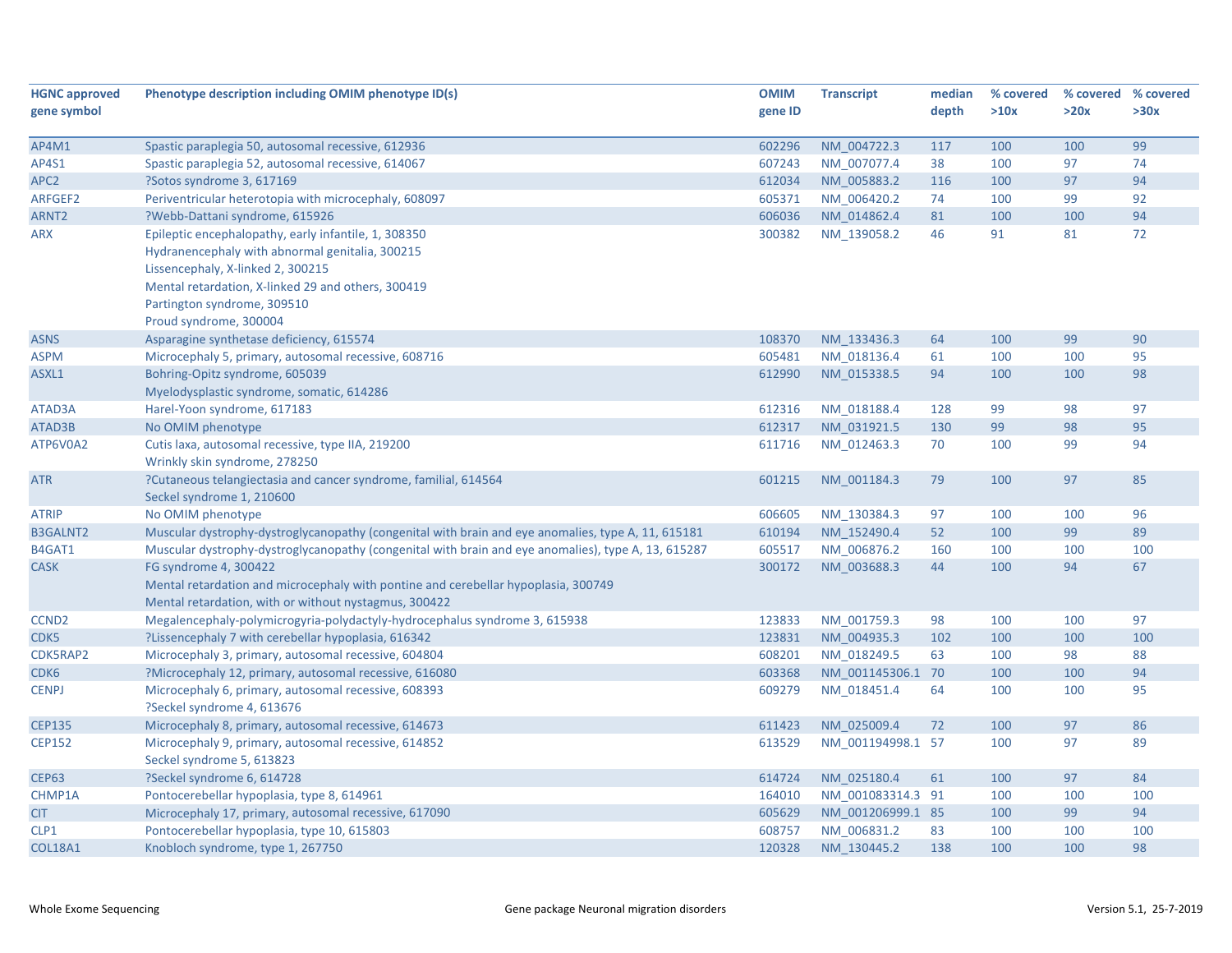| <b>HGNC approved</b> | Phenotype description including OMIM phenotype ID(s)                                               | <b>OMIM</b> | <b>Transcript</b>  | median | % covered | % covered % covered |      |
|----------------------|----------------------------------------------------------------------------------------------------|-------------|--------------------|--------|-----------|---------------------|------|
| gene symbol          |                                                                                                    | gene ID     |                    | depth  | >10x      | >20x                | >30x |
|                      |                                                                                                    |             |                    |        |           |                     |      |
| COL4A1               | Angiopathy, hereditary, with nephropathy, aneurysms, and muscle cramps, 611773                     | 120130      | NM 001845.5        | 80     | 100       | 100                 | 96   |
|                      | Brain small vessel disease with or without ocular anomalies, 607595                                |             |                    |        |           |                     |      |
|                      | {Hemorrhage, intracerebral, susceptibility to}, 614519                                             |             |                    |        |           |                     |      |
|                      | Porencephaly 1, 175780                                                                             |             |                    |        |           |                     |      |
|                      | ?Retinal arteries, tortuosity of, 180000                                                           |             |                    |        |           |                     |      |
|                      | Schizencephaly, 269160                                                                             |             |                    |        |           |                     |      |
| COL4A2               | {Hemorrhage, intracerebral, susceptibility to}, 614519                                             | 120090      | NM 001846.3        | 97     | 100       | 100                 | 98   |
|                      | Porencephaly 2, 614483                                                                             |             |                    |        |           |                     |      |
| <b>CRADD</b>         | Mental retardation, autosomal recessive 34, with variant lissencephaly, 614499                     | 603454      | NM 003805.4        | 139    | 100       | 100                 | 100  |
| CRB <sub>2</sub>     | Focal segmental glomerulosclerosis 9, 616220                                                       | 609720      | NM_173689.6        | 120    | 100       | 100                 | 100  |
|                      | Ventriculomegaly with cystic kidney disease, 219730                                                |             |                    |        |           |                     |      |
| <b>CSTB</b>          | Epilepsy, progressive myoclonic 1A (Unverricht and Lundborg), 254800                               | 601145      | NM_000100.3        | 75     | 100       | 100                 | 100  |
| CTC1                 | Cerebroretinal microangiopathy with calcifications and cysts, 612199                               | 613129      | NM 025099.6        | 90     | 100       | 100                 | 99   |
| <b>CTNNA2</b>        | Cortical dysplasia, complex, with other brain malformations 9, 618174                              | 114025      | NM_001282597.2 68  |        | 100       | 100                 | 96   |
| CTNND <sub>2</sub>   | No OMIM phenotype                                                                                  | 604275      | NM 001332.3        | 81     | 96        | 92                  | 85   |
| DAB1                 | Spinocerebellar ataxia 37, 615945                                                                  | 603448      | NM_021080.4        | 61     | 100       | 100                 | 95   |
| DAG1                 | Muscular dystrophy-dystroglycanopathy (congenital with brain and eye anomalies), type A, 9, 616538 | 128239      | NM 001165928.3 136 |        | 100       | 100                 | 100  |
|                      | Muscular dystrophy-dystroglycanopathy (limb-girdle), type C, 9, 613818                             |             |                    |        |           |                     |      |
| DCHS1                | Mitral valve prolapse 2, 607829                                                                    | 603057      | NM 003737.2        | 118    | 100       | 100                 | 100  |
|                      | Van Maldergem syndrome 1, 601390                                                                   |             |                    |        |           |                     |      |
| <b>DCX</b>           | Lissencephaly, X-linked, 300067                                                                    | 300121      | NM 178153.2        | 48     | 100       | 97                  | 87   |
|                      | Subcortical laminal heterotopia, X-linked, 300067                                                  |             |                    |        |           |                     |      |
| DDX3X                | Mental retardation, X-linked 102, 300958                                                           | 300160      | NM 001356.4        | 67     | 100       | 99                  | 96   |
| DEPDC5               | Epilepsy, familial focal, with variable foci 1, 604364                                             | 614191      | NM 001242896.2 76  |        | 100       | 99                  | 94   |
| DKC1                 | Dyskeratosis congenita, X-linked, 305000                                                           | 300126      | NM 001363.3        | 43     | 100       | 97                  | 79   |
| DNMT3A               | Acute myeloid leukemia, somatic, 601626                                                            | 602769      | NM 175629.2        | 111    | 100       | 100                 | 99   |
|                      | Tatton-Brown-Rahman syndrome, 615879                                                               |             |                    |        |           |                     |      |
| DYNC1H1              | Charcot-Marie-Tooth disease, axonal, type 20, 614228                                               | 600112      | NM 001376.4        | 86     | 100       | 100                 | 96   |
|                      | Mental retardation, autosomal dominant 13, 614563                                                  |             |                    |        |           |                     |      |
|                      | Spinal muscular atrophy, lower extremity-predominant 1, AD, 158600                                 |             |                    |        |           |                     |      |
| EIF2AK3              | Wolcott-Rallison syndrome, 226980                                                                  | 604032      | NM 004836.6        | 62     | 100       | 99                  | 91   |
| EMG1                 | Bowen-Conradi syndrome, 211180                                                                     | 611531      | NM_006331.7        | 63     | 100       | 100                 | 100  |
| EML1                 | Band heterotopia, 600348                                                                           | 602033      | NM 001008707.1 64  |        | 100       | 99                  | 91   |
| <b>EOMES</b>         | No OMIM phenotype                                                                                  | 604615      | NM 005442.3        | 84     | 100       | 100                 | 100  |
| ERCC1                | Cerebrooculofacioskeletal syndrome 4, 610758                                                       | 126380      | NM 001983.3        | 69     | 100       | 100                 | 93   |
| ERCC <sub>2</sub>    | ?Cerebrooculofacioskeletal syndrome 2, 610756                                                      | 126340      | NM 000400.3        | 91     | 100       | 99                  | 97   |
|                      | Trichothiodystrophy 1, photosensitive, 601675                                                      |             |                    |        |           |                     |      |
|                      | Xeroderma pigmentosum, group D, 278730                                                             |             |                    |        |           |                     |      |
| ERCC5                | Cerebrooculofacioskeletal syndrome 3, 616570                                                       | 133530      | NM 000123.3        | 75     | 100       | 100                 | 96   |
|                      | Xeroderma pigmentosum, group G, 278780                                                             |             |                    |        |           |                     |      |
|                      | Xeroderma pigmentosum, group G/Cockayne syndrome, 278780                                           |             |                    |        |           |                     |      |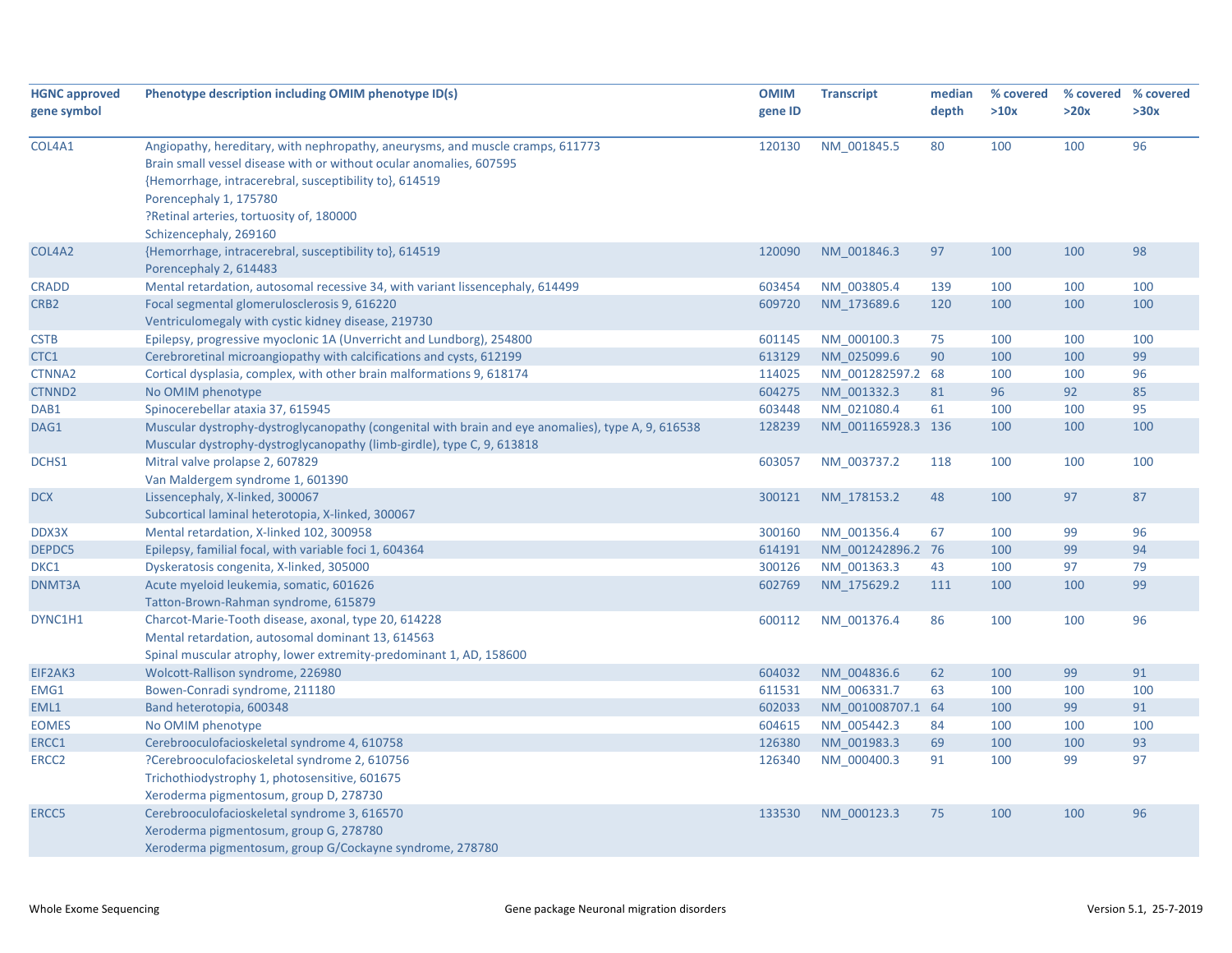| <b>HGNC approved</b><br>gene symbol | Phenotype description including OMIM phenotype ID(s)                                                     | <b>OMIM</b><br>gene ID | <b>Transcript</b>  | median<br>depth | % covered<br>>10x | >20x | % covered % covered<br>>30x |
|-------------------------------------|----------------------------------------------------------------------------------------------------------|------------------------|--------------------|-----------------|-------------------|------|-----------------------------|
|                                     |                                                                                                          |                        |                    |                 |                   |      |                             |
| ERCC6                               | Cerebrooculofacioskeletal syndrome 1, 214150                                                             | 609413                 | NM_000124.2        | 74              | 100               | 99   | 94                          |
|                                     | Cockayne syndrome, type B, 133540                                                                        |                        |                    |                 |                   |      |                             |
|                                     | De Sanctis-Cacchione syndrome, 278800                                                                    |                        |                    |                 |                   |      |                             |
|                                     | {Lung cancer, susceptibility to}, 211980                                                                 |                        |                    |                 |                   |      |                             |
|                                     | {Macular degeneration, age-related, susceptibility to, 5}, 613761                                        |                        |                    |                 |                   |      |                             |
|                                     | Premature ovarian failure 11, 616946                                                                     |                        |                    |                 |                   |      |                             |
|                                     | UV-sensitive syndrome 1, 600630                                                                          |                        |                    |                 |                   |      |                             |
| <b>ERMARD</b>                       | ?Periventricular nodular heterotopia 6, 615544                                                           | 615532                 | NM 018341.2        | 59              | 100               | 99   | 90                          |
| FAT4                                | Hennekam lymphangiectasia-lymphedema syndrome 2, 616006                                                  | 612411                 | NM 024582.4        | 78              | 100               | 100  | 98                          |
|                                     | Van Maldergem syndrome 2, 615546                                                                         |                        |                    |                 |                   |      |                             |
| FIG4                                | Amyotrophic lateral sclerosis 11, 612577                                                                 | 609390                 | NM_014845.5        | 53              | 100               | 99   | 88                          |
|                                     | Charcot-Marie-Tooth disease, type 4J, 611228                                                             |                        |                    |                 |                   |      |                             |
|                                     | ?Polymicrogyria, bilateral temporooccipital, 612691                                                      |                        |                    |                 |                   |      |                             |
|                                     | Yunis-Varon syndrome, 216340                                                                             |                        |                    |                 |                   |      |                             |
| <b>FKRP</b>                         | Muscular dystrophy-dystroglycanopathy (congenital with brain and eye anomalies), type A, 5, 613153       | 606596                 | NM 001039885.2 130 |                 | 100               | 100  | 100                         |
|                                     | Muscular dystrophy-dystroglycanopathy (congenital with or without mental retardation), type B, 5, 606612 |                        |                    |                 |                   |      |                             |
|                                     | Muscular dystrophy-dystroglycanopathy (limb-girdle), type C, 5, 607155                                   |                        |                    |                 |                   |      |                             |
| <b>FKTN</b>                         | Cardiomyopathy, dilated, 1X, 611615                                                                      | 607440                 | NM 006731.2        | 72              | 100               | 100  | 98                          |
|                                     | Muscular dystrophy-dystroglycanopathy (congenital with brain and eye anomalies), type A, 4, 253800       |                        |                    |                 |                   |      |                             |
|                                     | Muscular dystrophy-dystroglycanopathy (congenital without mental retardation), type B, 4, 613152         |                        |                    |                 |                   |      |                             |
|                                     | Muscular dystrophy-dystroglycanopathy (limb-girdle), type C, 4, 611588                                   |                        |                    |                 |                   |      |                             |
| <b>FLNA</b>                         | Cardiac valvular dysplasia, 314400                                                                       | 300017                 | NM 001110556.2 98  |                 | 100               | 100  | 99                          |
|                                     | Congenital short bowel syndrome, 300048                                                                  |                        |                    |                 |                   |      |                             |
|                                     | ?FG syndrome 2, 300321                                                                                   |                        |                    |                 |                   |      |                             |
|                                     | Frontometaphyseal dysplasia 1, 305620                                                                    |                        |                    |                 |                   |      |                             |
|                                     | Heterotopia, periventricular, 300049                                                                     |                        |                    |                 |                   |      |                             |
|                                     | Intestinal pseudoobstruction, neuronal, 300048                                                           |                        |                    |                 |                   |      |                             |
|                                     | Melnick-Needles syndrome, 309350                                                                         |                        |                    |                 |                   |      |                             |
|                                     | Otopalatodigital syndrome, type I, 311300                                                                |                        |                    |                 |                   |      |                             |
|                                     | Otopalatodigital syndrome, type II, 304120                                                               |                        |                    |                 |                   |      |                             |
|                                     | Terminal osseous dysplasia, 300244                                                                       |                        |                    |                 |                   |      |                             |
| <b>FLVCR2</b>                       | Proliferative vasculopathy and hydranencephaly-hydrocephaly syndrome, 225790                             | 610865                 | NM 017791.2        | 128             | 100               | 100  | 96                          |
| FRMD4A                              | ?Corpus callosum, agenesis of, with facial anomalies and cerebellar ataxia, 616819                       | 616305                 | NM_018027.4        | 75              | 100               | 96   | 85                          |
| <b>GNAQ</b>                         | Capillary malformations, congenital, 1, somatic, mosaic, 163000                                          | 600998                 | NM_002072.4        | 85              | 100               | 100  | 100                         |
|                                     | Sturge-Weber syndrome, somatic, mosaic, 185300                                                           |                        |                    |                 |                   |      |                             |
| <b>HNRNPK</b>                       | Au-Kline syndrome, 616580                                                                                | 600712                 | NM_002140.4        | 42              | 95                | 80   | 60                          |
| IBA57                               | Multiple mitochondrial dysfunctions syndrome 3, 615330                                                   | 615316                 | NM_001010867.3 126 |                 | 100               | 100  | 98                          |
|                                     | ?Spastic paraplegia 74, autosomal recessive, 616451                                                      |                        |                    |                 |                   |      |                             |
| IER3IP1                             | Microcephaly, epilepsy, and diabetes syndrome, 614231                                                    | 609382                 | NM 016097.4        | 65              | 100               | 98   | 76                          |
| IFIH1                               | Aicardi-Goutieres syndrome 7, 615846                                                                     | 606951                 | NM_022168.4        | 74              | 100               | 99   | 93                          |
|                                     | Singleton-Merten syndrome 1, 182250                                                                      |                        |                    |                 |                   |      |                             |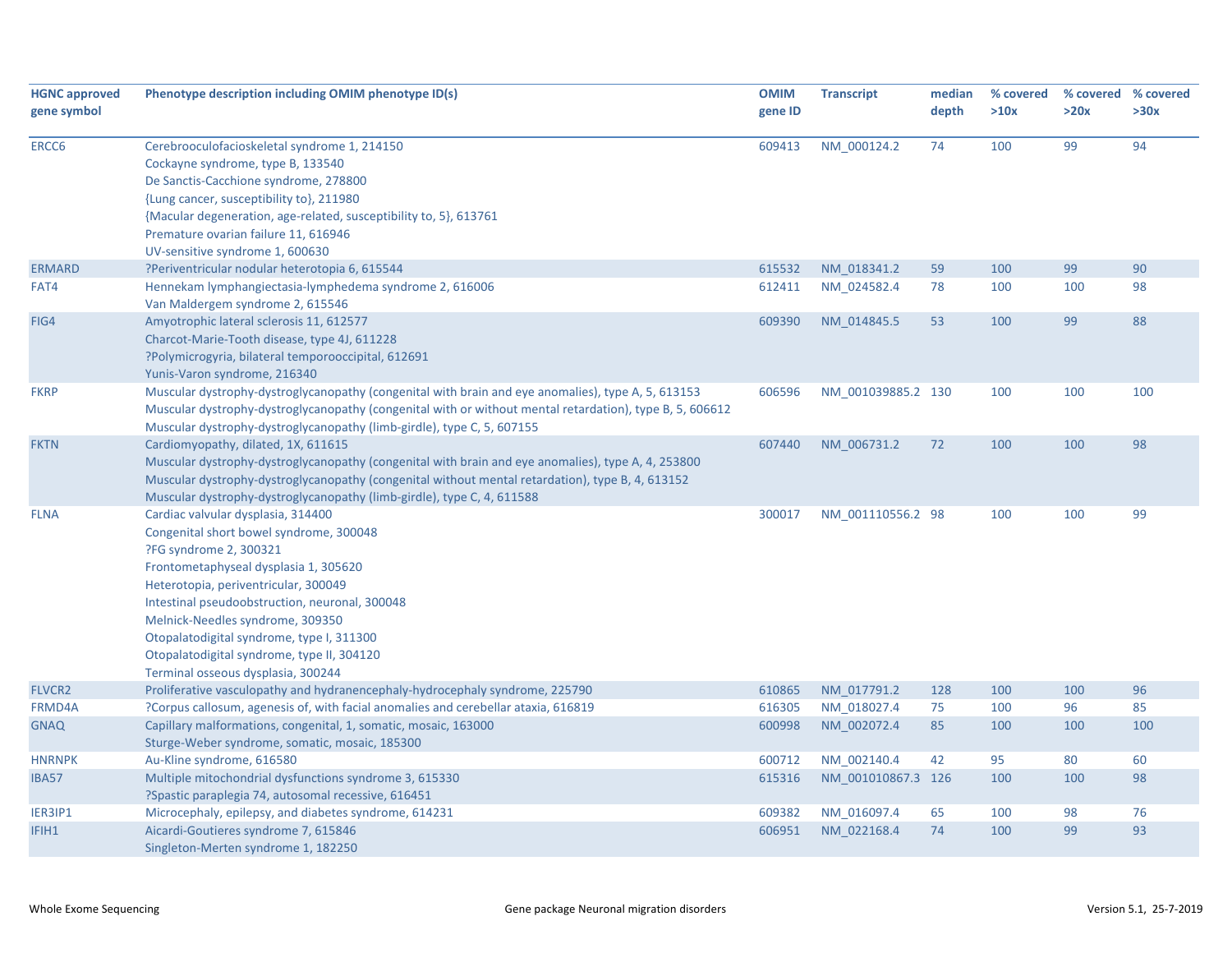| <b>HGNC approved</b> | Phenotype description including OMIM phenotype ID(s)                                               | <b>OMIM</b> | <b>Transcript</b> | median | % covered | % covered % covered |      |
|----------------------|----------------------------------------------------------------------------------------------------|-------------|-------------------|--------|-----------|---------------------|------|
| gene symbol          |                                                                                                    | gene ID     |                   | depth  | >10x      | >20x                | >30x |
|                      |                                                                                                    |             |                   |        |           |                     |      |
| INTS8                | No OMIM phenotype                                                                                  | 611351      | NM 017864.3       | 44     | 100       | 94                  | 74   |
| <b>ISPD</b>          | Muscular dystrophy-dystroglycanopathy (congenital with brain and eye anomalies), type A, 7, 614643 | 614631      | NM 001101426.3 77 |        | 100       | 99                  | 92   |
|                      | Muscular dystrophy-dystroglycanopathy (limb-girdle), type C, 7, 616052                             |             |                   |        |           |                     |      |
| ITSN1                | No OMIM phenotype                                                                                  | 602442      | NM 003024.2       | 59     | 100       | 96                  | 85   |
| JAM3                 | Hemorrhagic destruction of the brain, subependymal calcification, and cataracts, 613730            | 606871      | NM 032801.4       | 61     | 100       | 100                 | 93   |
| <b>KATNB1</b>        | Lissencephaly 6, with microcephaly, 616212                                                         | 602703      | NM 005886.2       | 133    | 100       | 100                 | 100  |
| <b>KIF11</b>         | Microcephaly with or without chorioretinopathy, lymphedema, or mental retardation, 152950          | 148760      | NM 004523.3       | 63     | 100       | 98                  | 86   |
| KIF1BP               | Goldberg-Shprintzen megacolon syndrome, 609460                                                     | 609367      | NM_015634.3       | 69     | 100       | 100                 | 96   |
| KIF2A                | Cortical dysplasia, complex, with other brain malformations 3, 615411                              | 602591      | NM 001098511.2 72 |        | 100       | 97                  | 85   |
| KIF5C                | Cortical dysplasia, complex, with other brain malformations 2, 615282                              | 604593      | NM 004522.3       | 59     | 100       | 98                  | 87   |
| KIF7                 | Acrocallosal syndrome, 200990                                                                      | 611254      | NM 198525.2       | 104    | 99        | 96                  | 93   |
|                      | ?Al-Gazali-Bakalinova syndrome, 607131                                                             |             |                   |        |           |                     |      |
|                      | ?Hydrolethalus syndrome 2, 614120                                                                  |             |                   |        |           |                     |      |
|                      | Joubert syndrome 12, 200990                                                                        |             |                   |        |           |                     |      |
| KNL1                 | Microcephaly 4, primary, autosomal recessive, 604321                                               | 609173      | NM_170589.4       | 51     | 100       | 98                  | 93   |
| <b>KPTN</b>          | Mental retardation, autosomal recessive 41, 615637                                                 | 615620      | NM 007059.3       | 133    | 100       | 100                 | 98   |
| L1CAM                | CRASH syndrome, 303350                                                                             | 308840      | NM_000425.4       | 85     | 100       | 100                 | 99   |
|                      | Corpus callosum, partial agenesis of, 304100                                                       |             |                   |        |           |                     |      |
|                      | Hydrocephalus due to aqueductal stenosis, 307000                                                   |             |                   |        |           |                     |      |
|                      | Hydrocephalus with Hirschsprung disease, 307000                                                    |             |                   |        |           |                     |      |
|                      | Hydrocephalus with congenital idiopathic intestinal pseudoobstruction, 307000                      |             |                   |        |           |                     |      |
|                      | MASA syndrome, 303350                                                                              |             |                   |        |           |                     |      |
| LAMA1                | Poretti-Boltshauser syndrome, 615960                                                               | 150320      | NM 005559.3       | 76     | 100       | 99                  | 94   |
| LAMA2                | Muscular dystrophy, congenital merosin-deficient, 607855                                           | 156225      | NM 000426.3       | 60     | 100       | 99                  | 92   |
|                      | Muscular dystrophy, congenital, due to partial LAMA2 deficiency, 607855                            |             |                   |        |           |                     |      |
| LAMB1                | Lissencephaly 5, 615191                                                                            | 150240      | NM 002291.2       | 84     | 100       | 99                  | 95   |
| LAMC1                | No OMIM phenotype                                                                                  | 150290      | NM 002293.3       | 72     | 100       | 99                  | 93   |
| LAMC3                | Cortical malformations, occipital, 614115                                                          | 604349      | NM 006059.3       | 121    | 100       | 100                 | 99   |
| LARGE1               | Muscular dystrophy-dystroglycanopathy (congenital with brain and eye anomalies), type A, 6, 613154 | 603590      | NM 004737.5       | 86     | 100       | 100                 | 98   |
|                      | Muscular dystrophy-dystroglycanopathy (congenital with mental retardation), type B, 6, 608840      |             |                   |        |           |                     |      |
| LARP7                | Alazami syndrome, 615071                                                                           | 612026      | NM 001267039.1 56 |        | 100       | 97                  | 85   |
| MACF1                | No OMIM phenotype                                                                                  | 608271      | NM 012090.5       | 57     | 100       | 97                  | 89   |
| MCPH1                | Microcephaly 1, primary, autosomal recessive, 251200                                               | 607117      | NM 024596.4       | 76     | 94        | 94                  | 88   |
| MED17                | Microcephaly, postnatal progressive, with seizures and brain atrophy, 613668                       | 603810      | NM 004268.4       | 81     | 100       | 100                 | 96   |
| <b>MPDZ</b>          | Hydrocephalus, nonsyndromic, autosomal recessive 2, 615219                                         | 603785      | NM 003829.4       | 60     | 100       | 99                  | 91   |
| <b>MYCN</b>          | Feingold syndrome 1, 164280                                                                        | 164840      | NM 005378.5       | 153    | 100       | 100                 | 100  |
| <b>NBN</b>           | Aplastic anemia, 609135                                                                            | 602667      | NM_002485.4       | 59     | 100       | 97                  | 81   |
|                      | Leukemia, acute lymphoblastic, 613065                                                              |             |                   |        |           |                     |      |
|                      | Nijmegen breakage syndrome, 251260                                                                 |             |                   |        |           |                     |      |
| NCAPD2               | ?Microcephaly 21, primary, autosomal recessive, 617983                                             | 615638      | NM 014865.4       | 81     | 100       | 99                  | 94   |
| NCAPD3               | Microcephaly 22, primary, autosomal recessive, 617984                                              | 609276      | NM 015261.2       | 54     | 100       | 97                  | 87   |
|                      |                                                                                                    |             |                   |        |           |                     |      |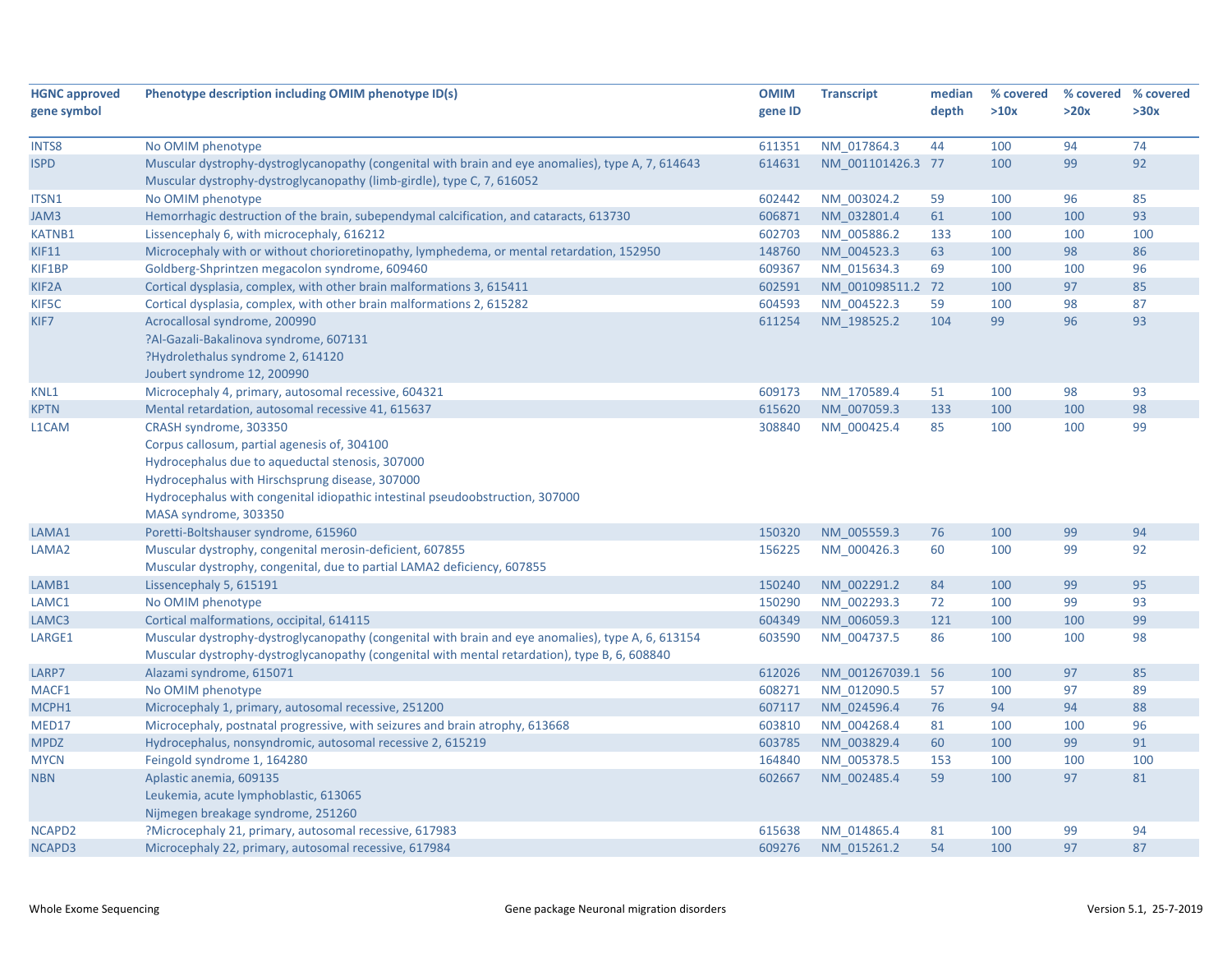| <b>HGNC approved</b><br>gene symbol | Phenotype description including OMIM phenotype ID(s)                                                                                                                                                                                                                                                                                                                                                                                                                   | <b>OMIM</b><br>gene ID | <b>Transcript</b> | median<br>depth | % covered<br>>10x | >20x | % covered % covered<br>>30x |
|-------------------------------------|------------------------------------------------------------------------------------------------------------------------------------------------------------------------------------------------------------------------------------------------------------------------------------------------------------------------------------------------------------------------------------------------------------------------------------------------------------------------|------------------------|-------------------|-----------------|-------------------|------|-----------------------------|
| <b>NCAPH</b>                        | ?Microcephaly 23, primary, autosomal recessive, 617985                                                                                                                                                                                                                                                                                                                                                                                                                 | 602332                 | NM 015341.5       | 61              | 100               | 99   | 92                          |
| NCAPH <sub>2</sub>                  | No OMIM phenotype                                                                                                                                                                                                                                                                                                                                                                                                                                                      | 611230                 | NM 001185011.1 97 |                 | 100               | 97   | 90                          |
| NDE1                                | Lissencephaly 4 (with microcephaly), 614019<br>?Microhydranencephaly, 605013                                                                                                                                                                                                                                                                                                                                                                                           | 609449                 | NM 001143979.1 99 |                 | 100               | 100  | 97                          |
| NEDD4L                              | Periventricular nodular heterotopia 7, 617201                                                                                                                                                                                                                                                                                                                                                                                                                          | 606384                 | NM 001144964      | 62              | 100               | 98   | 91                          |
| <b>NFIA</b>                         | Brain malformations with or without urinary tract defects, 613735                                                                                                                                                                                                                                                                                                                                                                                                      | 600727                 | NM 001145512.1 72 |                 | 100               | 100  | 97                          |
| NID1                                | No OMIM phenotype                                                                                                                                                                                                                                                                                                                                                                                                                                                      | 131390                 | NM 002508.2       | 104             | 100               | 100  | 100                         |
| <b>NIN</b>                          | ?Seckel syndrome 7, 614851                                                                                                                                                                                                                                                                                                                                                                                                                                             | 608684                 | NM 020921.3       | 72              | 100               | 98   | 90                          |
| NPRL3                               | Epilepsy, familial focal, with variable foci 3, 617118                                                                                                                                                                                                                                                                                                                                                                                                                 | 600928                 | NM 001077350.2 80 |                 | 100               | 98   | 94                          |
| <b>NSDHL</b>                        | CHILD syndrome, 308050                                                                                                                                                                                                                                                                                                                                                                                                                                                 | 300275                 | NM 015922.3       | 62              | 100               | 98   | 88                          |
|                                     | CK syndrome, 300831                                                                                                                                                                                                                                                                                                                                                                                                                                                    |                        |                   |                 |                   |      |                             |
| <b>OCLN</b>                         | Pseudo-TORCH syndrome 1, 251290                                                                                                                                                                                                                                                                                                                                                                                                                                        | 602876                 | NM 002538.3       | 78              | 100               | 100  | 99                          |
| PAFAH1B1                            | Lissencephaly 1, 607432<br>Subcortical laminar heterotopia, 607432                                                                                                                                                                                                                                                                                                                                                                                                     | 601545                 | NM 000430.3       | 72              | 100               | 94   | 89                          |
| PAX <sub>6</sub>                    | Aniridia, 106210<br>Anterior segment dysgenesis 5, multiple subtypes, 604229<br>Cataract with late-onset corneal dystrophy, 106210<br>?Coloboma of optic nerve, 120430<br>?Coloboma, ocular, 120200<br>Foveal hypoplasia 1, 136520<br>Keratitis, 148190<br>?Morning glory disc anomaly, 120430<br>Optic nerve hypoplasia, 165550                                                                                                                                       | 607108                 | NM 001604.5       | 66              | 100               | 99   | 94                          |
| <b>PCNT</b>                         | Microcephalic osteodysplastic primordial dwarfism, type II, 210720                                                                                                                                                                                                                                                                                                                                                                                                     | 605925                 | NM_006031.5       | 121             | 100               | 100  | 98                          |
| PHC1                                | ?Microcephaly 11, primary, autosomal recessive, 615414                                                                                                                                                                                                                                                                                                                                                                                                                 | 602978                 | NM 004426.2       | 153             | 100               | 100  | 100                         |
| PI4KA                               | Polymicrogyria, perisylvian, with cerebellar hypoplasia and arthrogryposis, 616531                                                                                                                                                                                                                                                                                                                                                                                     | 600286                 | NM 058004.3       | 111             | 100               | 99   | 95                          |
| PIK3CA                              | Breast cancer, somatic, 114480<br>CLOVE syndrome, somatic, 612918<br>Colorectal cancer, somatic, 114500<br>Cowden syndrome 5, 615108<br>Gastric cancer, somatic, 613659<br>Hepatocellular carcinoma, somatic, 114550<br>Keratosis, seborrheic, somatic, 182000<br>Megalencephaly-capillary malformation-polymicrogyria syndrome, somatic, 602501<br>Nevus, epidermal, somatic, 162900<br>Nonsmall cell lung cancer, somatic, 211980<br>Ovarian cancer, somatic, 167000 | 171834                 | NM 006218.2       | 73              | 100               | 99   | 93                          |
| PIK3R2                              | Megalencephaly-polymicrogyria-polydactyly-hydrocephalus syndrome 1, 603387                                                                                                                                                                                                                                                                                                                                                                                             | 603157                 | NM 005027.3       | 85              | 96                | 92   | 90                          |
| PLK4                                | Microcephaly and chorioretinopathy, autosomal recessive, 2, 616171                                                                                                                                                                                                                                                                                                                                                                                                     | 605031                 | NM 014264.4       | 53              | 100               | 98   | 87                          |
| <b>PNKP</b>                         | Ataxia-oculomotor apraxia 4, 616267<br>Microcephaly, seizures, and developmental delay, 613402                                                                                                                                                                                                                                                                                                                                                                         | 605610                 | NM 007254.3       | 100             | 100               | 100  | 98                          |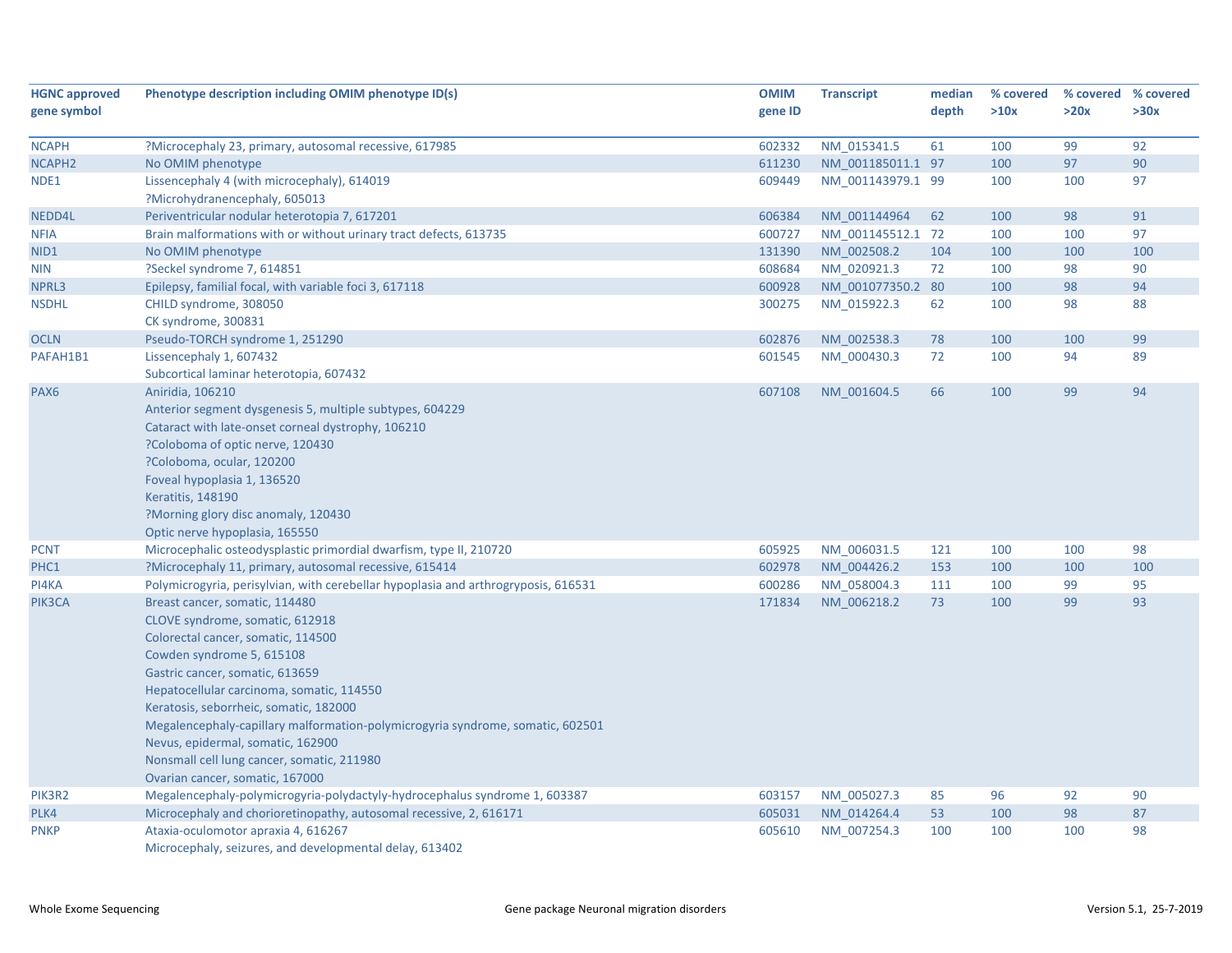| <b>HGNC approved</b><br>gene symbol | Phenotype description including OMIM phenotype ID(s)                                                                                                                                                                                                                                                                                                                                                                                                                                                                                     | <b>OMIM</b><br>gene ID | <b>Transcript</b>          | median<br>depth | % covered<br>>10x | % covered % covered<br>>20x | >30x     |
|-------------------------------------|------------------------------------------------------------------------------------------------------------------------------------------------------------------------------------------------------------------------------------------------------------------------------------------------------------------------------------------------------------------------------------------------------------------------------------------------------------------------------------------------------------------------------------------|------------------------|----------------------------|-----------------|-------------------|-----------------------------|----------|
| POLR3B                              | Leukodystrophy, hypomyelinating, 8, with or without oligodontia and/or hypogonadotropic hypogonadism,<br>614381                                                                                                                                                                                                                                                                                                                                                                                                                          | 614366                 | NM 018082.5                | 66              | 100               | 98                          | 88       |
| POMGNT1                             | Muscular dystrophy-dystroglycanopathy (congenital with brain and eye anomalies), type A, 3, 253280<br>Muscular dystrophy-dystroglycanopathy (congenital with mental retardation), type B, 3, 613151<br>Muscular dystrophy-dystroglycanopathy (limb-girdle), type C, 3, 613157<br>Retinitis pigmentosa 76, 617123                                                                                                                                                                                                                         | 606822                 | NM_017739.3                | 80              | 100               | 100                         | 98       |
| POMT1                               | Muscular dystrophy-dystroglycanopathy (congenital with brain and eye anomalies), type A, 1, 236670<br>Muscular dystrophy-dystroglycanopathy (congenital with mental retardation), type B, 1, 613155<br>Muscular dystrophy-dystroglycanopathy (limb-girdle), type C, 1, 609308                                                                                                                                                                                                                                                            | 607423                 | NM 007171.3                | 96              | 100               | 100                         | 100      |
| POMT <sub>2</sub>                   | Muscular dystrophy-dystroglycanopathy (congenital with brain and eye anomalies), type A, 2, 613150<br>Muscular dystrophy-dystroglycanopathy (congenital with mental retardation), type B, 2, 613156<br>Muscular dystrophy-dystroglycanopathy (limb-girdle), type C, 2, 613158                                                                                                                                                                                                                                                            | 607439                 | NM_013382.5                | 78              | 100               | 100                         | 95       |
| PRUNE1                              | Neurodevelopmental disorder with microcephaly, hypotonia, and variable brain anomalies, 617481                                                                                                                                                                                                                                                                                                                                                                                                                                           | 617413                 | NM 021222.2                | 64              | 100               | 98                          | 90       |
| <b>PTEN</b><br>PTF1A                | Bannayan-Riley-Ruvalcaba syndrome, 153480<br>Cowden syndrome 1, 158350<br>Endometrial carcinoma, somatic, 608089<br>{Glioma susceptibility 2}, 613028<br>Lhermitte-Duclos syndrome, 158350<br>Macrocephaly/autism syndrome, 605309<br>Malignant melanoma, somatic, 155600<br>{Meningioma}, 607174<br>PTEN hamartoma tumor syndrome<br>{Prostate cancer, somatic}, 176807<br>Squamous cell carcinoma, head and neck, somatic, 275355<br>VATER association with macrocephaly and ventriculomegaly, 276950<br>Pancreatic agenesis 2, 615935 | 601728<br>607194       | NM 000314.4<br>NM 178161.2 | 103<br>127      | 88<br>100         | 79<br>100                   | 76<br>93 |
|                                     | Pancreatic and cerebellar agenesis, 609069                                                                                                                                                                                                                                                                                                                                                                                                                                                                                               |                        |                            |                 |                   |                             |          |
| PYCR <sub>2</sub>                   | Leukodystrophy, hypomyelinating, 10, 616420                                                                                                                                                                                                                                                                                                                                                                                                                                                                                              | 616406                 | NM 013328.3                | 109             | 100               | 100                         | 100      |
| QARS                                | Microcephaly, progressive, seizures, and cerebral and cerebellar atrophy, 615760                                                                                                                                                                                                                                                                                                                                                                                                                                                         | 603727                 | NM 005051.2                | 92              | 100               | 100                         | 98       |
| <b>RAB18</b>                        | Warburg micro syndrome 3, 614222                                                                                                                                                                                                                                                                                                                                                                                                                                                                                                         | 602207                 | NM_021252.4                | 74              | 100               | 100                         | 91       |
| RAB3GAP1                            | Warburg micro syndrome 1, 600118                                                                                                                                                                                                                                                                                                                                                                                                                                                                                                         | 602536                 | NM 001172435.1 55          |                 | 100               | 100                         | 93       |
| RAB3GAP2                            | Martsolf syndrome, 212720<br>Warburg micro syndrome 2, 614225                                                                                                                                                                                                                                                                                                                                                                                                                                                                            | 609275                 | NM 012414.3                | 57              | 100               | 98                          | 86       |
| RAD50                               | Nijmegen breakage syndrome-like disorder, 613078                                                                                                                                                                                                                                                                                                                                                                                                                                                                                         | 604040                 | NM 005732.3                | 83              | 100               | 100                         | 96       |
| RARS2                               | Pontocerebellar hypoplasia, type 6, 611523                                                                                                                                                                                                                                                                                                                                                                                                                                                                                               | 611524                 | NM 020320.4                | 57              | 100               | 97                          | 85       |
| RBBP8                               | Jawad syndrome, 251255<br>Pancreatic carcinoma, somatic<br>Seckel syndrome 2, 606744                                                                                                                                                                                                                                                                                                                                                                                                                                                     | 604124                 | NM 002894.2                | 49              | 100               | 98                          | 81       |
| <b>RBM10</b>                        | TARP syndrome, 311900                                                                                                                                                                                                                                                                                                                                                                                                                                                                                                                    | 300080                 | NM 001204468.1 69          |                 | 100               | 94                          | 87       |
| <b>RELN</b>                         | {Epilepsy, familial temporal lobe, 7}, 616436<br>Lissencephaly 2 (Norman-Roberts type), 257320                                                                                                                                                                                                                                                                                                                                                                                                                                           | 600514                 | NM 173054.2                | 64              | 100               | 99                          | 92       |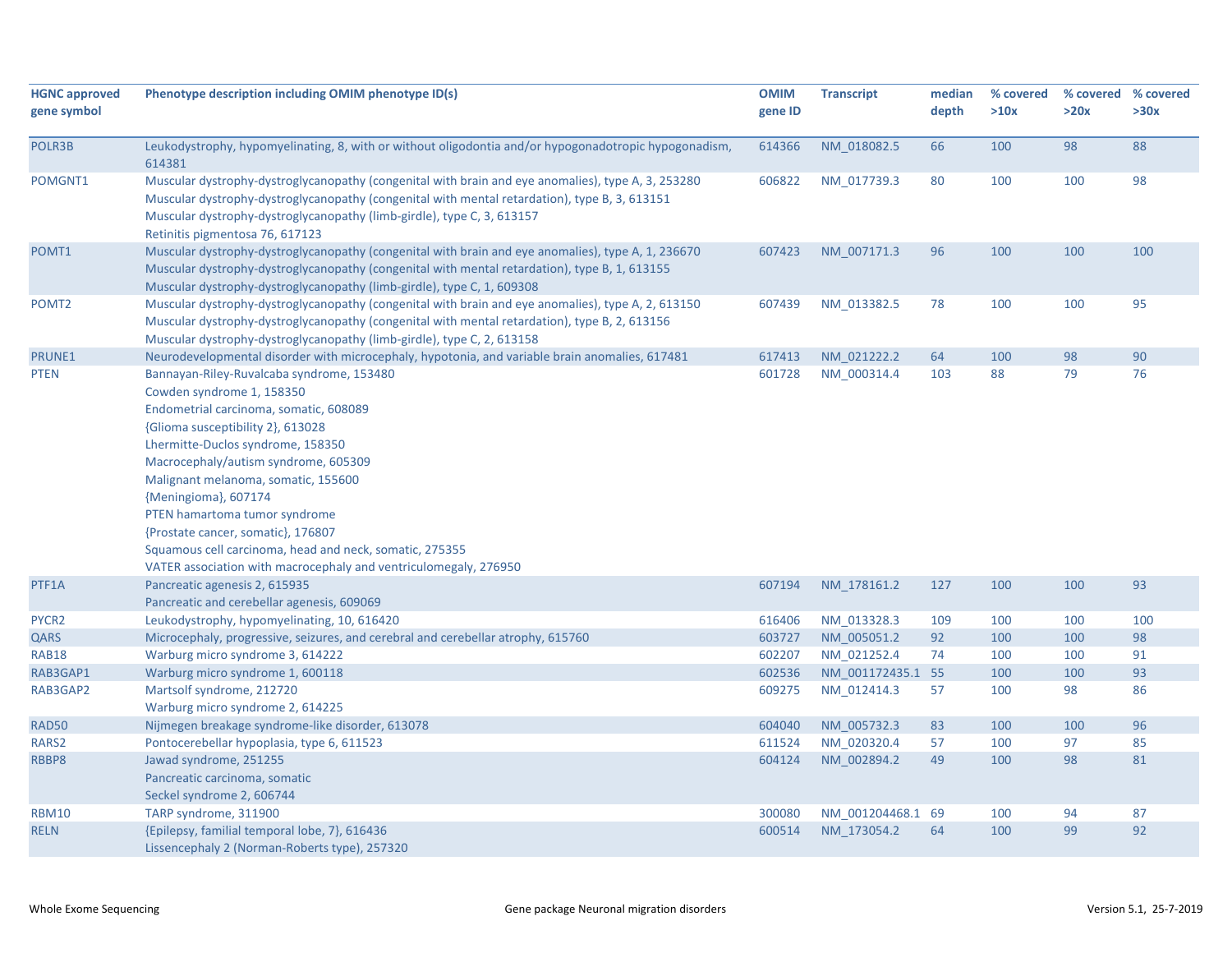| <b>HGNC approved</b> | Phenotype description including OMIM phenotype ID(s)                                                | <b>OMIM</b> | <b>Transcript</b>  | median           | % covered | % covered % covered |      |
|----------------------|-----------------------------------------------------------------------------------------------------|-------------|--------------------|------------------|-----------|---------------------|------|
| gene symbol          |                                                                                                     | gene ID     |                    | depth            | >10x      | >20x                | >30x |
|                      |                                                                                                     |             |                    |                  |           |                     |      |
| <b>RHEB</b>          | No OMIM phenotype                                                                                   | 601293      | NM_005614.4        | 24               | 86        | 54                  | 29   |
| RNASEH2A             | Aicardi-Goutieres syndrome 4, 610333                                                                | 606034      | NM_006397.2        | 98               | 100       | 100                 | 100  |
| RNASEH2B             | Aicardi-Goutieres syndrome 2, 610181                                                                | 610326      | NM 024570.3        | 54               | 100       | 100                 | 88   |
| RNASEH2C             | Aicardi-Goutieres syndrome 3, 610329                                                                | 610330      | NM_032193.3        | 279              | 100       | 100                 | 100  |
| RNASET2              | Leukoencephalopathy, cystic, without megalencephaly, 612951                                         | 612944      | NM_003730.5        | 100              | 100       | 100                 | 94   |
| RNU4ATAC             | Microcephalic osteodysplastic primordial dwarfism, type I, 210710                                   | 601428      | NR_023343.1        | No coverage data |           |                     |      |
|                      | Roifman syndrome, 616651                                                                            |             |                    |                  |           |                     |      |
| RTEL1                | Dyskeratosis congenita, autosomal dominant 4, 615190                                                | 608833      | NM_001283009.1 132 |                  | 100       | 100                 | 99   |
|                      | Dyskeratosis congenita, autosomal recessive 5, 615190                                               |             |                    |                  |           |                     |      |
|                      | Pulmonary fibrosis and/or bone marrow failure, telomere-related, 3, 616373                          |             |                    |                  |           |                     |      |
| <b>RTTN</b>          | Microcephaly, short stature, and polymicrogyria with seizures, 614833                               | 610436      | NM 173630.3        | 59               | 100       | 98                  | 88   |
| RXYLT1               | Muscular dystrophy-dystroglycanopathy (congenital with brain and eye anomalies), type A, 10, 615041 | 605862      | NM 014254.2        | 91               | 100       | 98                  | 87   |
| SAMHD1               | Aicardi-Goutieres syndrome 5, 612952                                                                | 606754      | NM 015474.3        | 58               | 100       | 97                  | 80   |
|                      | ?Chilblain lupus 2, 614415                                                                          |             |                    |                  |           |                     |      |
| <b>SHANK3</b>        | Phelan-McDermid syndrome, 606232                                                                    | 606230      | NM_033517.1        | 106              | 98        | 91                  | 84   |
|                      | {Schizophrenia 15}, 613950                                                                          |             |                    |                  |           |                     |      |
| SHOC <sub>2</sub>    | Noonan-like syndrome with loose anagen hair, 607721                                                 | 602775      | NM 001324336.1 51  |                  | 100       | 98                  | 89   |
| <b>SLC25A19</b>      | Microcephaly, Amish type, 607196                                                                    | 606521      | NM_001126122.1 99  |                  | 100       | 100                 | 99   |
|                      | Thiamine metabolism dysfunction syndrome 4 (progressive polyneuropathy type), 613710                |             |                    |                  |           |                     |      |
| SMPD4                | No OMIM phenotype                                                                                   | 610457      | NM_017951.4        | 108              | 100       | 100                 | 97   |
| SNAP29               | Cerebral dysgenesis, neuropathy, ichthyosis, and palmoplantar keratoderma syndrome, 609528          | 604202      | NM 004782.3        | 142              | 100       | 100                 | 100  |
| SRPX2                | ?Rolandic epilepsy, mental retardation, and speech dyspraxia, 300643                                | 300642      | NM_014467.2        | 48               | 100       | 98                  | 87   |
| <b>STAMBP</b>        | Microcephaly-capillary malformation syndrome, 614261                                                | 606247      | NM_006463.5        | 64               | 100       | 100                 | 93   |
| <b>STIL</b>          | Microcephaly 7, primary, autosomal recessive, 612703                                                | 181590      | NM 001048166.1 56  |                  | 100       | 99                  | 94   |
| <b>STRADA</b>        | Polyhydramnios, megalencephaly, and symptomatic epilepsy, 611087                                    | 608626      | NM_001003787.3 91  |                  | 100       | 100                 | 97   |
| <b>TBC1D20</b>       | Warburg micro syndrome 4, 615663                                                                    | 611663      | NM_144628.3        | 67               | 100       | 93                  | 93   |
| <b>TBC1D24</b>       | DOORS syndrome, 220500                                                                              | 613577      | NM 001199107.1 147 |                  | 100       | 100                 | 99   |
|                      | Deafness, autosomal recessive 86, 614617                                                            |             |                    |                  |           |                     |      |
|                      | Deafness, autosomal dominant 65, 616044                                                             |             |                    |                  |           |                     |      |
|                      | Epileptic encephalopathy, early infantile, 16, 615338                                               |             |                    |                  |           |                     |      |
|                      | Myoclonic epilepsy, infantile, familial, 605021                                                     |             |                    |                  |           |                     |      |
| <b>TBC1D7</b>        | Macrocephaly/megalencephaly syndrome, autosomal recessive, 248000                                   | 612655      | NM 016495.5        | 48               | 100       | 97                  | 84   |
| TMTC3                | Lissencephaly 8, 617255                                                                             | 617218      | NM_181783.3        | 63               | 100       | 98                  | 89   |
| TMX2                 | No OMIM phenotype                                                                                   | 616715      | NM_015959.4        | 61               | 100       | 93                  | 86   |
| <b>TRAIP</b>         | Seckel syndrome 9, 616777                                                                           | 605958      | NM_005879.2        | 82               | 100       | 100                 | 100  |
| TREX1                | Aicardi-Goutieres syndrome 1, dominant and recessive, 225750                                        | 606609      | NM 033629.6        | 217              | 100       | 100                 | 100  |
|                      | Chilblain lupus, 610448                                                                             |             |                    |                  |           |                     |      |
|                      | {Systemic lupus erythematosus, susceptibility to}, 152700                                           |             |                    |                  |           |                     |      |
|                      | Vasculopathy, retinal, with cerebral leukodystrophy, 192315                                         |             |                    |                  |           |                     |      |
|                      |                                                                                                     |             |                    |                  |           |                     |      |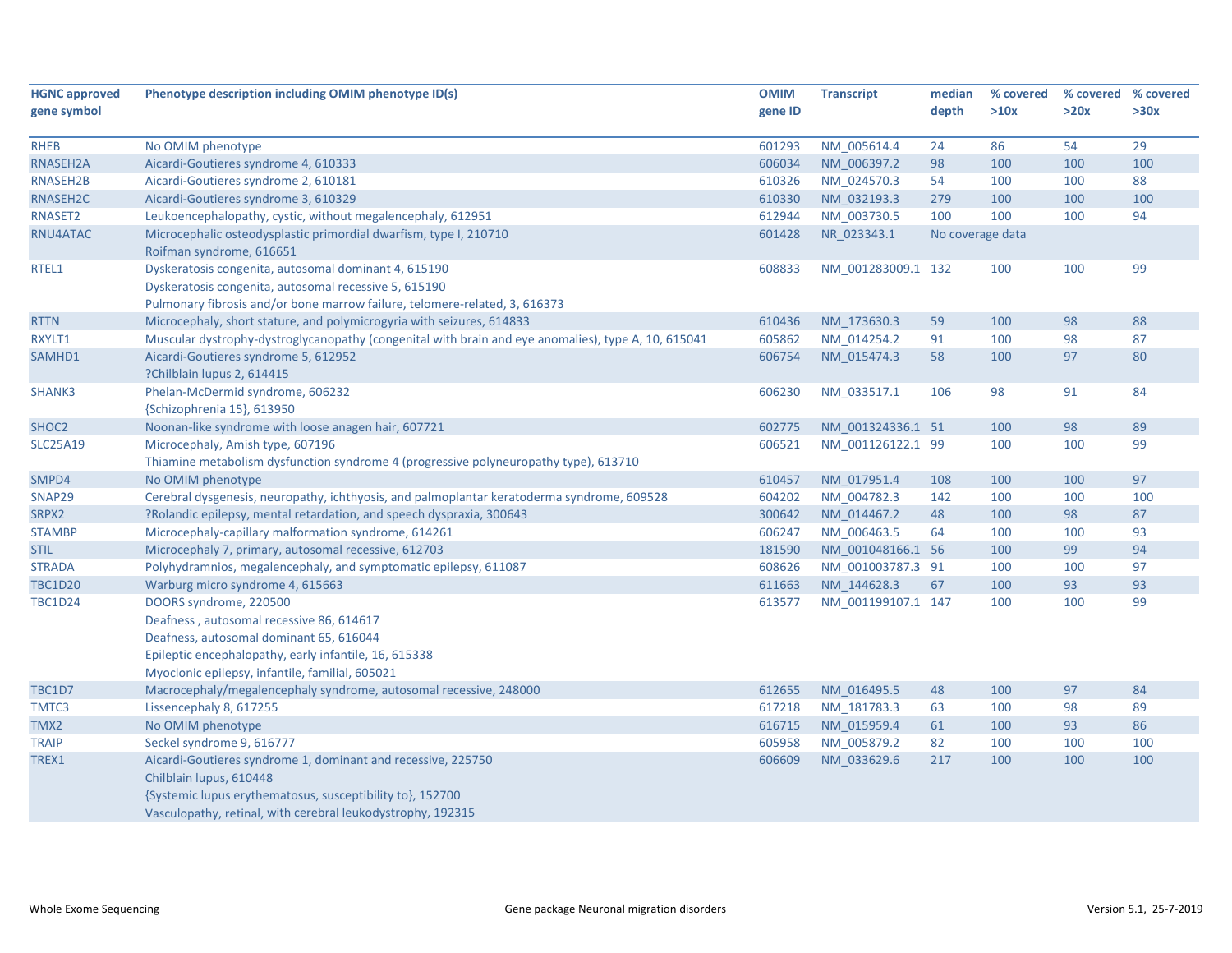| <b>HGNC approved</b><br>gene symbol | Phenotype description including OMIM phenotype ID(s)                                                                                       | <b>OMIM</b><br>gene ID | <b>Transcript</b>  | median<br>depth | % covered<br>>10x | % covered<br>>20x | % covered<br>>30x |
|-------------------------------------|--------------------------------------------------------------------------------------------------------------------------------------------|------------------------|--------------------|-----------------|-------------------|-------------------|-------------------|
| TSC1                                | Focal cortical dysplasia, type II, somatic, 607341<br>Lymphangioleiomyomatosis, 606690<br>Tuberous sclerosis-1, 191100                     | 605284                 | NM_000368.4        | 153             | 100               | 100               | 100               |
| TSC <sub>2</sub>                    | ?Focal cortical dysplasia, type II, somatic, 607341<br>Lymphangioleiomyomatosis, somatic, 606690<br>Tuberous sclerosis-2, 613254           | 191092                 | NM 000548.3        | 189             | 100               | 100               | 100               |
| <b>TSEN54</b>                       | Pontocerebellar hypoplasia type 2A, 277470<br>Pontocerebellar hypoplasia type 4, 225753<br>?Pontocerebellar hypoplasia type 5, 610204      | 608755                 | NM_207346.2        | 103             | 99                | 96                | 96                |
| <b>TUBA1A</b>                       | Lissencephaly 3, 611603                                                                                                                    | 602529                 | NM 006009.3        | 101             | 100               | 100               | 100               |
| TUBA8                               | Cortical dysplasia, complex, with other brain malformations 8, 613180                                                                      | 605742                 | NM_018943.2        | 105             | 100               | 100               | 100               |
| <b>TUBB</b>                         | Cortical dysplasia, complex, with other brain malformations 6, 615771<br>Symmetric circumferential skin creases, congenital, 1, 156610     | 191130                 | NM 178014.3        | 174             | 100               | 99                | 96                |
| <b>TUBB2A</b>                       | Cortical dysplasia, complex, with other brain malformations 5, 615763                                                                      | 615101                 | NM_001069.2        | 242             | 100               | 99                | 95                |
| <b>TUBB2B</b>                       | Cortical dysplasia, complex, with other brain malformations 7, 610031                                                                      | 612850                 | NM 178012.4        | 250             | 100               | 100               | 100               |
| TUBB3                               | Cortical dysplasia, complex, with other brain malformations 1, 614039<br>Fibrosis of extraocular muscles, congenital, 3A, 600638           | 602661                 | NM_006086.4        | 245             | 100               | 100               | 95                |
| <b>TUBB4A</b>                       | Dystonia 4, torsion, autosomal dominant, 128101<br>Leukodystrophy, hypomyelinating, 6, 612438                                              | 602662                 | NM_006087.4        | 216             | 100               | 100               | 99                |
| TUBG1                               | Cortical dysplasia, complex, with other brain malformations 4, 615412                                                                      | 191135                 | NM_001070.4        | 168             | 100               | 100               | 100               |
| <b>TUBGCP4</b>                      | Microcephaly and chorioretinopathy, autosomal recessive, 3, 616335                                                                         | 609610                 | NM 001286414.2 65  |                 | 100               | 98                | 90                |
| <b>TUBGCP6</b>                      | Microcephaly and chorioretinopathy, autosomal recessive, 1, 251270                                                                         | 610053                 | NM 020461.3        | 147             | 100               | 100               | 99                |
| <b>VLDLR</b>                        | Cerebellar hypoplasia and mental retardation with or without quadrupedal locomotion 1, 224050                                              | 192977                 | NM 003383.4        | 59              | 100               | 100               | 93                |
| VPS13B                              | Cohen syndrome, 216550                                                                                                                     | 607817                 | NM 017890.4        | 63              | 100               | 98                | 91                |
| VRK1                                | Pontocerebellar hypoplasia type 1A, 607596                                                                                                 | 602168                 | NM 003384.2        | 46              | 100               | 97                | 84                |
| <b>WASHC5</b>                       | Ritscher-Schinzel syndrome 1, 220210<br>Spastic paraplegia 8, autosomal dominant, 603563                                                   | 610657                 | NM 014846.3        | 52              | 100               | 98                | 86                |
| WDR4                                | No OMIM phenotype                                                                                                                          | 605924                 | NM 033661.4        | 103             | 100               | 100               | 100               |
| WDR62                               | Microcephaly 2, primary, autosomal recessive, with or without cortical malformations, 604317                                               | 613583                 | NM_001083961.1 129 |                 | 100               | 100               | 99                |
| WDR73                               | Galloway-Mowat syndrome 1, 251300                                                                                                          | 616144                 | NM 032856.3        | 140             | 100               | 100               | 95                |
| WDR81                               | Cerebellar ataxia, mental retardation, and dysequilibrium syndrome 2, 610185<br>Hydrocephalus, nonsyndromic, autosomal recessive 3, 617967 | 614218                 | NM 001163809.1 146 |                 | 100               | 100               | 100               |
| <b>YWHAE</b>                        | No OMIM phenotype                                                                                                                          | 605066                 | NM 006761.4        | 66              | 100               | 100               | 91                |
| ZIC1                                | Craniosynostosis 6, 616602                                                                                                                 | 600470                 | NM 003412.3        | 217             | 100               | 100               | 100               |
| ZIC <sub>2</sub>                    | Holoprosencephaly 5, 609637                                                                                                                | 603073                 | NM 007129.4        | 140             | 96                | 94                | 92                |
| ZIC4                                | No OMIM phenotype                                                                                                                          | 608948                 | NM 001168378.1 123 |                 | 100               | 100               | 99                |

‐ Gene symbols according HGCN

‐ OMIM release used: 4‐7‐2018

‐ "No OMIM phenotypes" indicates <sup>a</sup> gene without <sup>a</sup> current OMIM association

‐ OMIM phenotypes between "[ ]", indicate "nondiseases," mainly genetic variations that lead to apparently abnormal laboratory test values

‐ OMIM phenotypes between "{}", indicate risk factors

‐ OMIM phenotypes with <sup>a</sup> question mark, "?", before the disease name indicates an unconfirmed or possibly spurious mapping